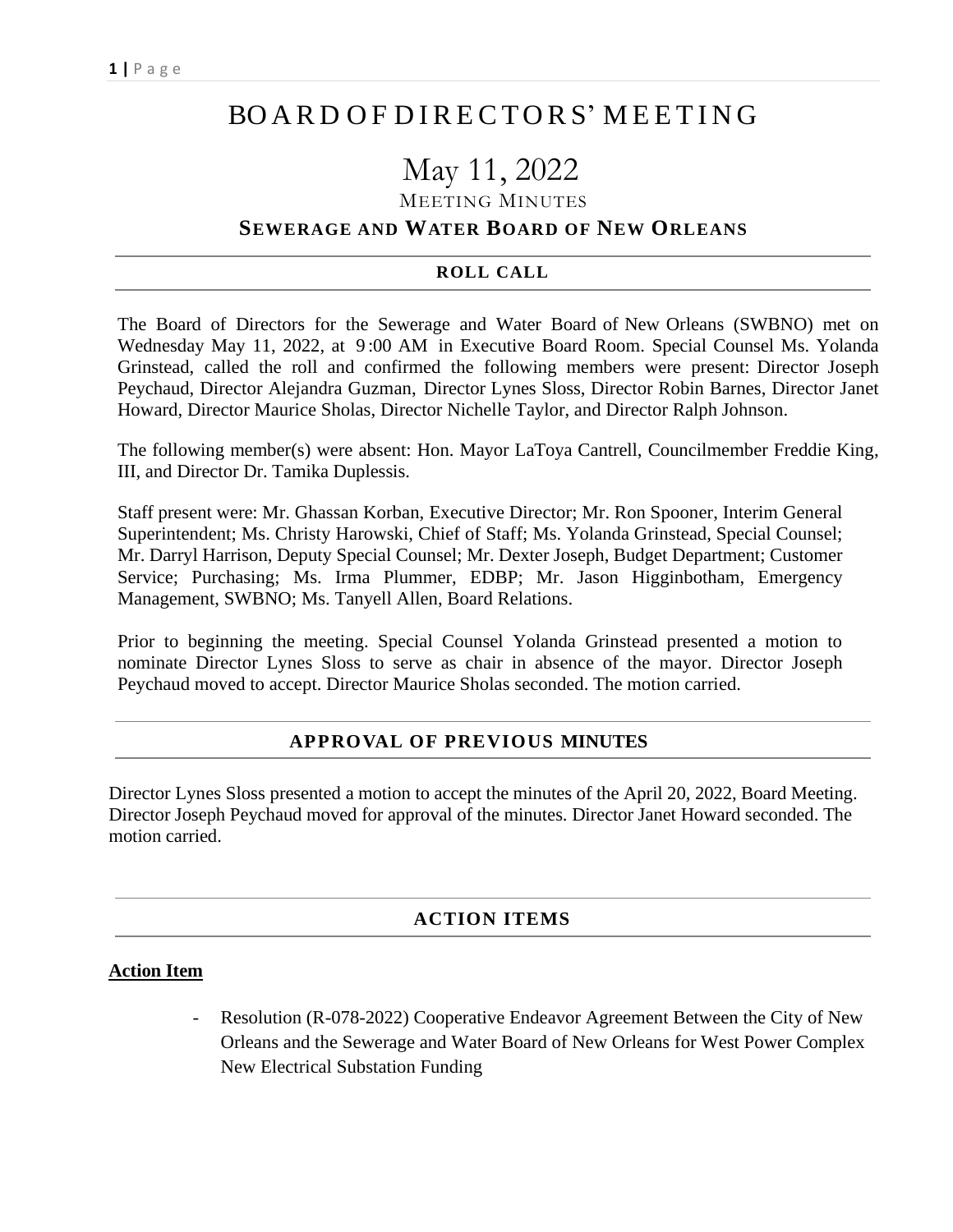o **Director Lynes Sloss asked for a motion to approve R-078-2022. Director Joseph Peychaud moved to accept R-078-2022 as proposed. Director Alejandra Guzman seconded. The motion carried.**

### **GENERAL SUPERINTENDENT RECOMMENDATIONS**

#### **The following resolutions were discussed at the May 11, 2022, Board of Directors Meeting:**

#### **ENVIRONMENTAL AUDITS**

- Resolution (R-055-2022) Approval of West Bank Wastewater Treatment Municipal Water Pollution Prevention Environmental Audit
- Resolution (R-059-2022) Approval of East Bank Wastewater Treatment Municipal Water Pollution Prevention Environmental Audit
	- o **Director Lynes Sloss asked for a motion to approve Environmental Audits in Globo. Director Janet Howard moved to accept Environmental Audits as proposed. Director Maurice Sholas seconded. The motion carried**

#### **AWARDS/RENEWALS**

- Resolution (R-063-2022) Award of Contract 30227 Mid-City Basin No. 1 Sewer Rehabilitation Between the Sewerage and Water Board of New Orleans and Fleming Construction Company, LLC
- Resolution (R-070-2022) Second Renewal of Contract 3742 Cleaning and CCTV Inspection of Sanitary Sewer Mains at Scattered Sites Within Orleans Parish Between the Sewerage and Water Board of New Orleans and Atakapa Services, LLC
	- o **Director Lynes Sloss asked for a motion to approve Contract Awards/Renewals in Globo. Director Janet Howard moved to accept Contract Awards/Renewals as proposed. Director Robin Barnes seconded. The motion carried.**

#### **CONTRACT CHANGE ORDERS**

Resolution (R-036-2022) Ratification of Change Order No. 3 – Critical Repairs to Turbine No. 4 at Carrollton Water Plant Between the Sewerage and Water Board of New Orleans and Alfred Conhagen, Inc.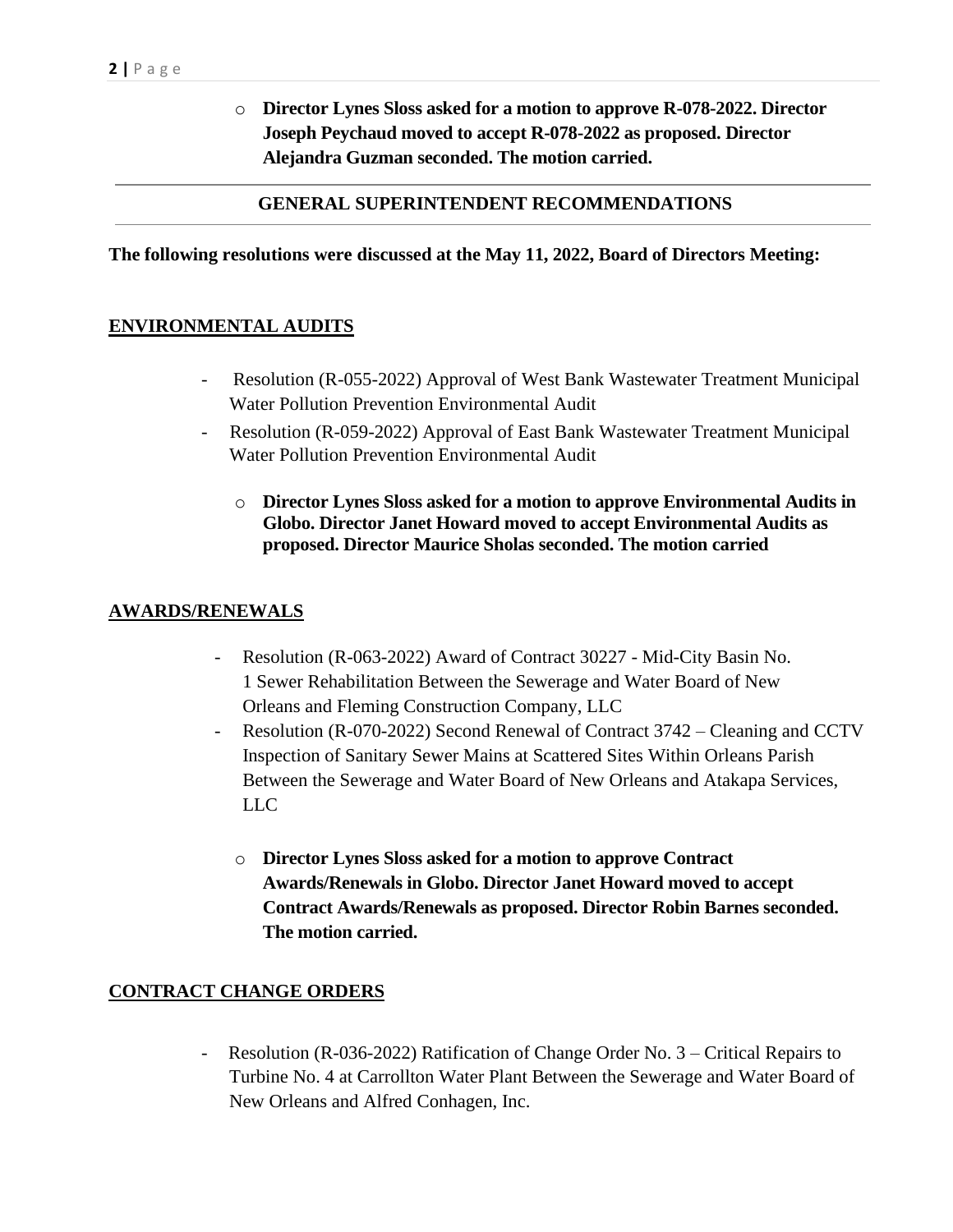- Resolution (R-064-2022) Ratification of Change Order No. 3 for Contract 5224 Hurricane Katrina Related Repairs to New Carrollton, Hospital, Marconi, Paris and Press Drainage Underpass Stations Between the Sewerage and Water Board of New Orleans and Industrial & Mechanical Contractors, Inc.
- Resolution (R-069-2022) Ratification of Change Order No. 2 Contract 2145 Water Main Point repair, Water Service Connection, Water Valve and Fire Hydrant Replacement at Various Sites Throughout Orleans Parish Between the Sewerage and Water Board of New Orleans and Boh Bros. Construction Co., LLC
	- o **Director Lynes Sloss asked for a motion to approve Contract Change Orders in Globo. Director Robin Barnes moved to accept Contract Change Orders as proposed. Director Joseph Peychaud seconded. The motion carried.**

## **CONTRACT AMENDMENTS**

- Resolution (R-046-2022) Authorization of Amendment No. 8 to the Agreement Between the Sewerage and Water Board of New Orleans and Richard C. Lambert Consultants, LLC for Design and Engineering Services for the Waterline Replacement Program
- Resolution (R-067-2022) Authorization of Amendment No. 4 to the Agreement Between the Sewerage and Water Board of New Orleans and Integrated Logistical Support, Inc. for Design and Engineering Services for the Waterline Replacement Program
- Resolution (R-068-2022) Authorization of Amendment No. 6 to the Agreement Between the Sewerage and Water Board of New Orleans and Black & Veatch Corporation for Design and Engineering Services for the Waterline Replacement Program
	- o **Director Lynes Sloss asked for a motion to approve Contract Amendments in Globo. Director Nichelle Taylor moved to accept Contract Amendments as proposed. Director Ralph Johnson seconded. The motion carried.**

## **CONTRACT FINAL ACCEPTANCES**

Resolution (R-065-2022) Final Acceptance and Closeout of Contract 5224 – Hurricane Katrina Related Repairs to New Carrollton, Hospital, Marconi, Paris and Press Drainage Underpass Stations Between the Sewerage and Water Board of New Orleans and Industrial & Mechanical Contractors, Inc.